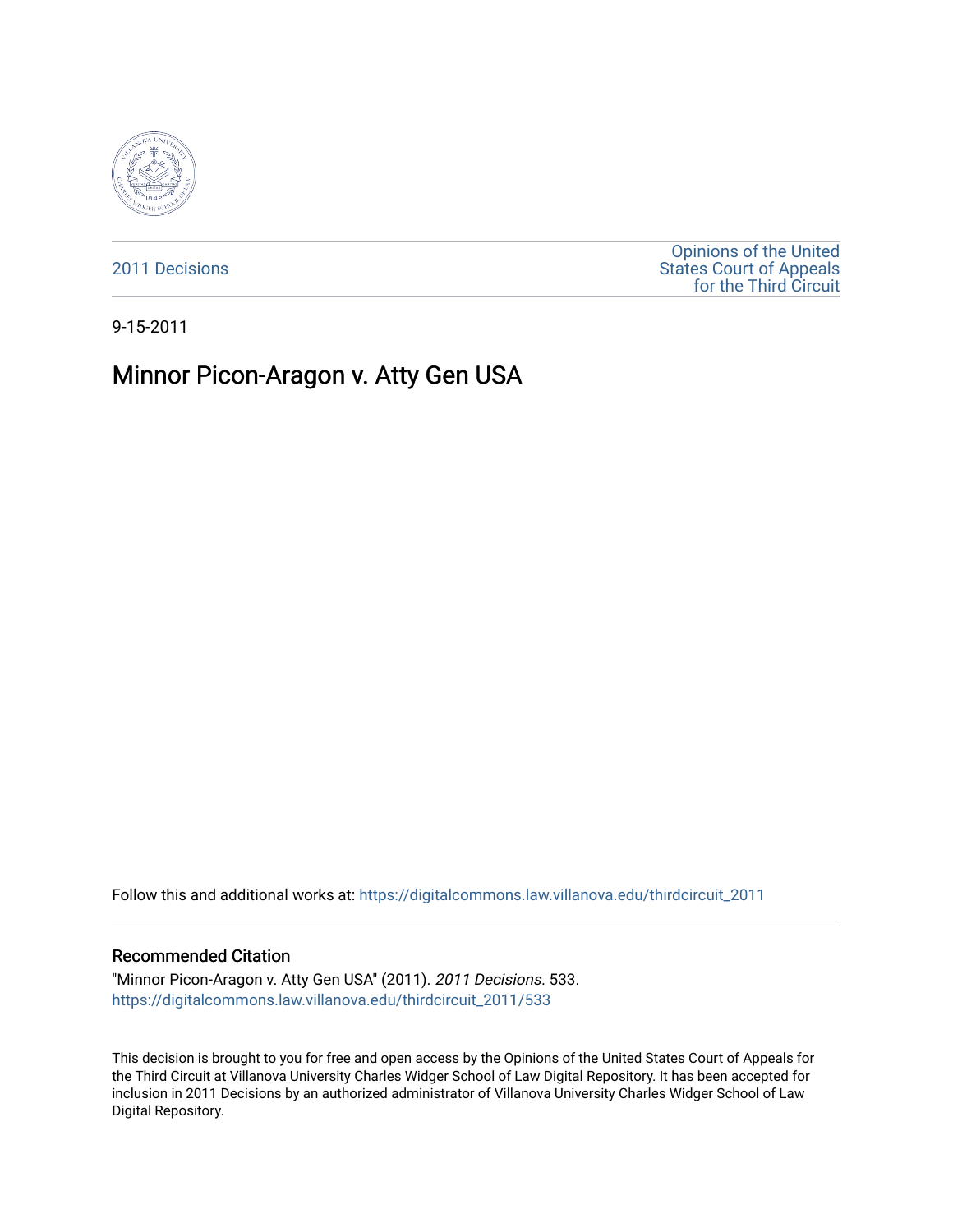## **NOT PRECEDENTIAL**

## UNITED STATES COURT OF APPEALS FOR THE THIRD CIRCUIT

\_\_\_\_\_\_\_\_\_\_\_\_

No. 09-4339 \_\_\_\_\_\_\_\_\_\_\_\_\_

## MINNOR ELIGIO PICON-ARAGON, Petitioner

v.

ATTORNEY GENERAL OF THE UNITED STATES, Respondent

\_\_\_\_\_\_\_\_\_\_\_\_\_

PETITION FOR REVIEW OF AN ORDER OF THE BOARD OF IMMIGRATION APPEALS Agency No. A094-930-247 Immigration Judge: Honorable Margaret R. Reichenberg

\_\_\_\_\_\_\_\_\_\_\_\_

Submitted Under Third Circuit LAR 34.1(a) September 13, 2011

\_\_\_\_\_\_\_\_\_\_\_\_

Before: RENDELL, JORDAN and BARRY, Circuit Judges

(Opinion Filed: September 15, 2011 ) \_\_\_\_\_\_\_\_\_\_\_\_

> OPINION \_\_\_\_\_\_\_\_\_\_\_\_

BARRY, Circuit Judge

Minnor Eligio Picon-Aragon, a native of Guatemala, challenges the denial by the

Board of Immigration Appeals (BIA) of his motion to reopen and remand his asylum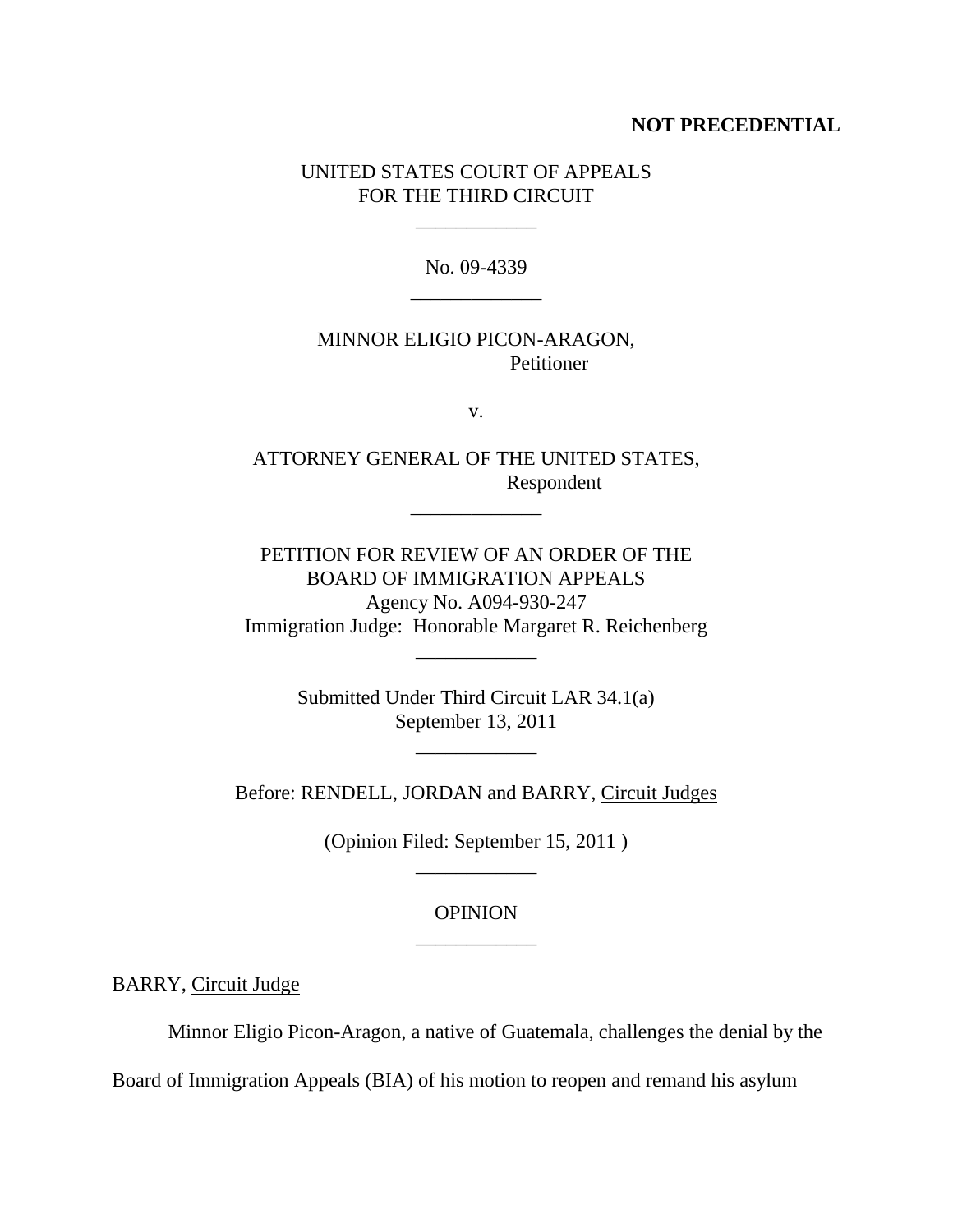proceedings.<sup>1</sup> At issue is whether he failed to demonstrate past, or a well-founded fear of future, persecution on account of membership in a particular social group – to wit, being a particularly vulnerable target of Guatemalan gangs, or "*maras*," because of his age, wealth, and where he lived. We will deny his petition for review.

#### **I. Background**

Picon-Aragon, now in his early twenties, entered the United States without inspection in April 2007, having fled Guatemala because of problems that he attributed to the *maras*. Specifically, in San Geronimo in 2006, he was robbed after leaving a bank, and the home that he shared with his aunt was burglarized. In early 2007, while returning to his own apartment in Guatemala City, gang members assaulted him and told him that because they controlled the neighborhood, he would have to pay them to live there. Picon-Aragon believed that the Guatemala City assailants were gang members, based on slogans that they shouted, hand signs that they flashed, and particular tattoos that they

 $\overline{a}$ 

<sup>&</sup>lt;sup>1</sup> Picon-Aragon's counseled brief asserts that he petitions for review of a March 2009 BIA decision affirming the Immigration Judge's (IJ) denial of his asylum application. The government asserts that because, subsequent to that decision, he filed a motion to reopen and remand his proceedings, the instant petition in fact seeks review of the BIA"s October 2009 denial of that motion. *See* Administrative Record (AR) at 3, 6-11. Jurisdiction in this case turns on whether the instant petition is construed as appropriately seeking review of the BIA's March 2009 dismissal, on the merits, of Picon-Aragon's appeal of the IJ"s order of removal, *see* 8 C.F.R. § 1003.1(b), or as challenging the BIA"s denial of his subsequent motion to reopen and remand his proceedings, *id.* § 1003.2(c). Given that his putative petition for review of the BIA"s March 2009 decision appears only in the Appendix submitted by his counsel, not in this Court's case management / electronic case filing system, and that counsel has not filed a Reply Brief challenging the government"s assertion that no such direct petition for review was filed, we will treat the instant petition as challenging only the BIA"s denial of his motion to reopen and remand.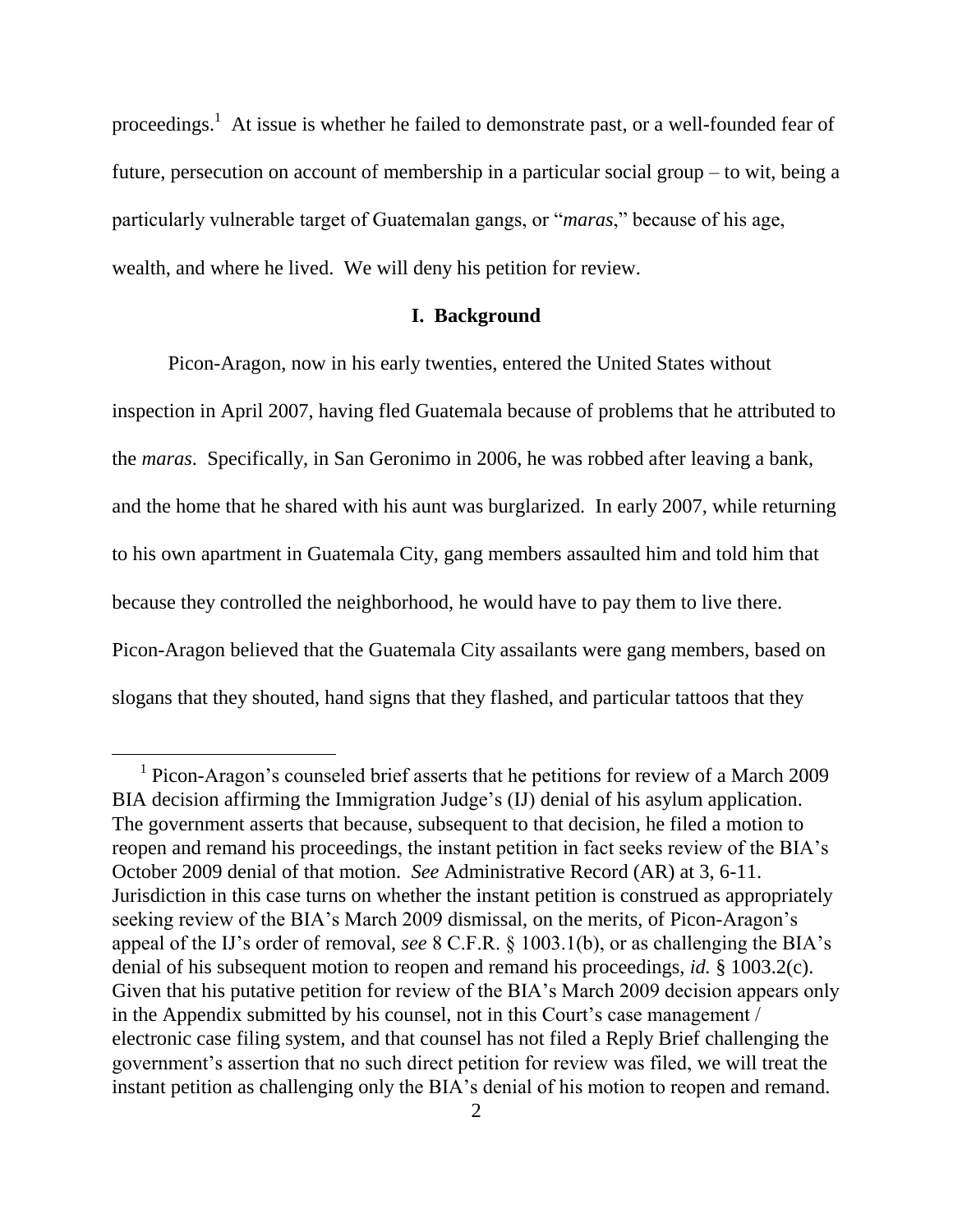sported. He knew nothing about the identities of the San Geronimo assailants.

On these facts, in October 2007 Picon-Aragon filed an application for asylum on the premise that he is vulnerable to harm if returned to Guatemala due to his membership in the "particular social group" of young, wealthy men in their late teens or early twenties who are targeted by the *maras* for extortion. The IJ denied his petition for asylum, withholding of removal, and protection under the United Nations Convention Against Torture in May 2008, and the BIA dismissed his subsequent appeal in March 2009. Most pertinent to the instant petition, both the IJ and the BIA concluded, among other things, that Picon-Aragon"s asserted basis for relief was non-cognizable because the particular social group that he has identified as the basis for his persecution is overly broad and does not turn on an immutable characteristic.

#### **II. Discussion**

This Court exercises jurisdiction over all final orders of removal pursuant to 8 U.S.C. § 1252(a). We apply a standard of review that "is highly deferential: we review the denial of a motion to reopen for abuse of discretion[, such that d]iscretionary decisions of the Board will not be disturbed unless they are found to be arbitrary, irrational, or contrary to law." *Guo v. Ashcroft*, 386 F.3d 556, 562 (3d Cir. 2004) (internal quotation marks and citations omitted). "As a general rule, motions to reopen are granted only under compelling circumstances." *Id.* at 561.

The instant petition principally argues that the IJ and the BIA applied the wrong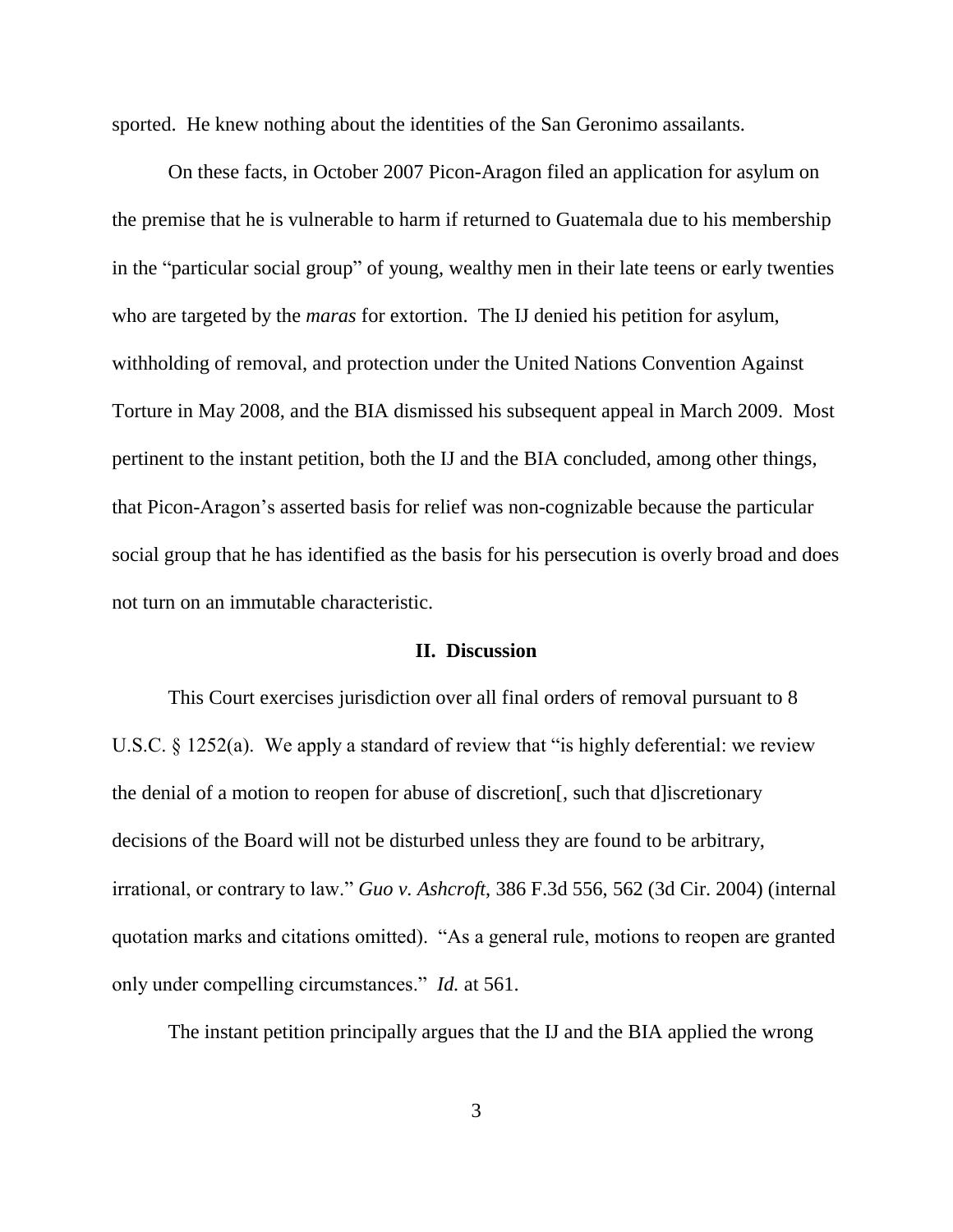evidentiary standard in evaluating Picon-Aragon"s claims, and that the BIA applied the wrong legal standard vis-à-vis the necessary predicate for asylum of proving membership in a particular social group that is cause for persecution, contending: (1) that Guatemala"s government acts in concert with the *maras*; and/or (2) that it is incapable of protecting, or is unwilling to protect, citizens against them; and/or (3) that the *maras* "function as [a] societal framework" and "a political force to be reckoned with," such as to constitute, not a mere "criminal element," but a "criminal sovereignty." Petitioner"s Br. at 9. These are essentially the same arguments that Picon-Aragon made to the IJ, as well as to the BIA – a point that the BIA noted when it denied his motion to reopen and remand, together with the fact he did not allege any additional, new facts, as he was required to do. *See* AR at 3 (citing 8 C.F.R. § 1003.2(b)(1) & (c)(1) (providing that motions for reconsideration must identify specific errors of fact or law in the challenged decision and be supported by pertinent authority, and that motions to reopen must present material evidence that was unavailable and that could not have been discovered or presented at the former hearing)).

Picon-Aragon"s instant petition is, likewise, without merit. The BIA properly concluded that his motion to reopen and remand did not advert to previously unavailable evidence, identify errors of fact or law other than in conclusory terms, or cite pertinent authority. *See id.* Indeed, his brief before this Court does not even address the BIA"s denial of that motion, much less challenge that denial as an abuse of discretion. As such, he effectively has waived any basis for relief here – the availability of relief here itself